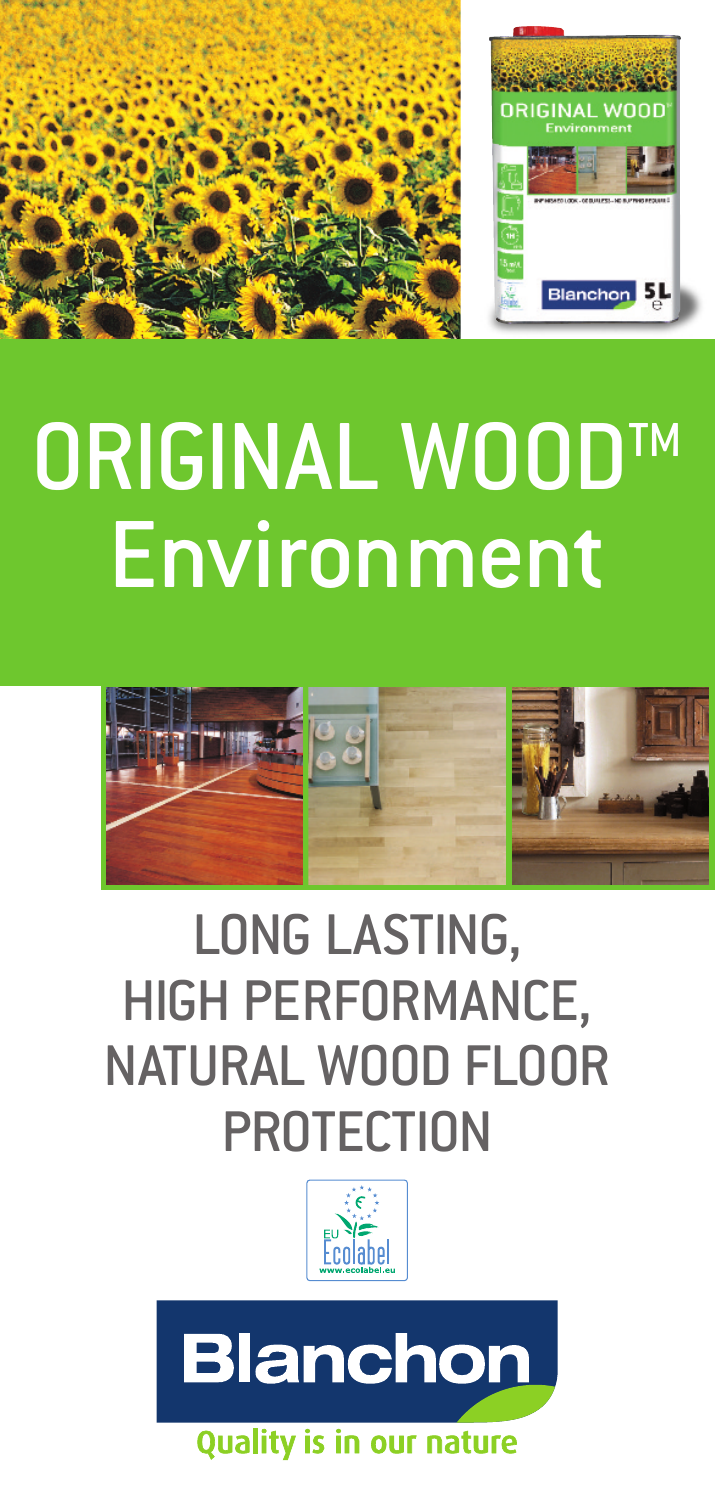# ORIGINAL WOOD™ Environment

ORIGINAL WOOD<sup>™</sup> Environment combines excellent performance with respect for people and the environment: it has been designed to meet high environmental standards (very low V.O.C. level, waste-free production, raw materials and colourings having a minimal impact on the environment), and it benefits from Blanchon innovative technology:

- **QUICK DRYING.**
- **ODOUR FREE,**
- **RE-USE OF THE PREMISES FEW HOURS ONLY AFTER THE APPLICATION,**
- **HIGHLY-RESISTANT, BEAUTIFUL AND LONG-LASTING PROTECTION**

**With its ORIGINAL WOODTM Environment, Blanchon are once again confirming its environmentally-friendly spirit of innovation, and demonstrate that performance and respect for the environment can go well together.**

## **LABELS**

#### **THE EUROPEAN ECOLABEL**

Awarded to goods or services which meet the environmental requirements of the EU-eco-labelling scheme.



### EU Ecolabel: FR/044/011

Only "Natural, Rough timber, Oak, and Ultra matt" finishes have been certified by the European Ecolabel. The Bare timber finish is not certified by Ecolabel.



Slip-resistant product according to DIN-Standard DIN 51 130-R9.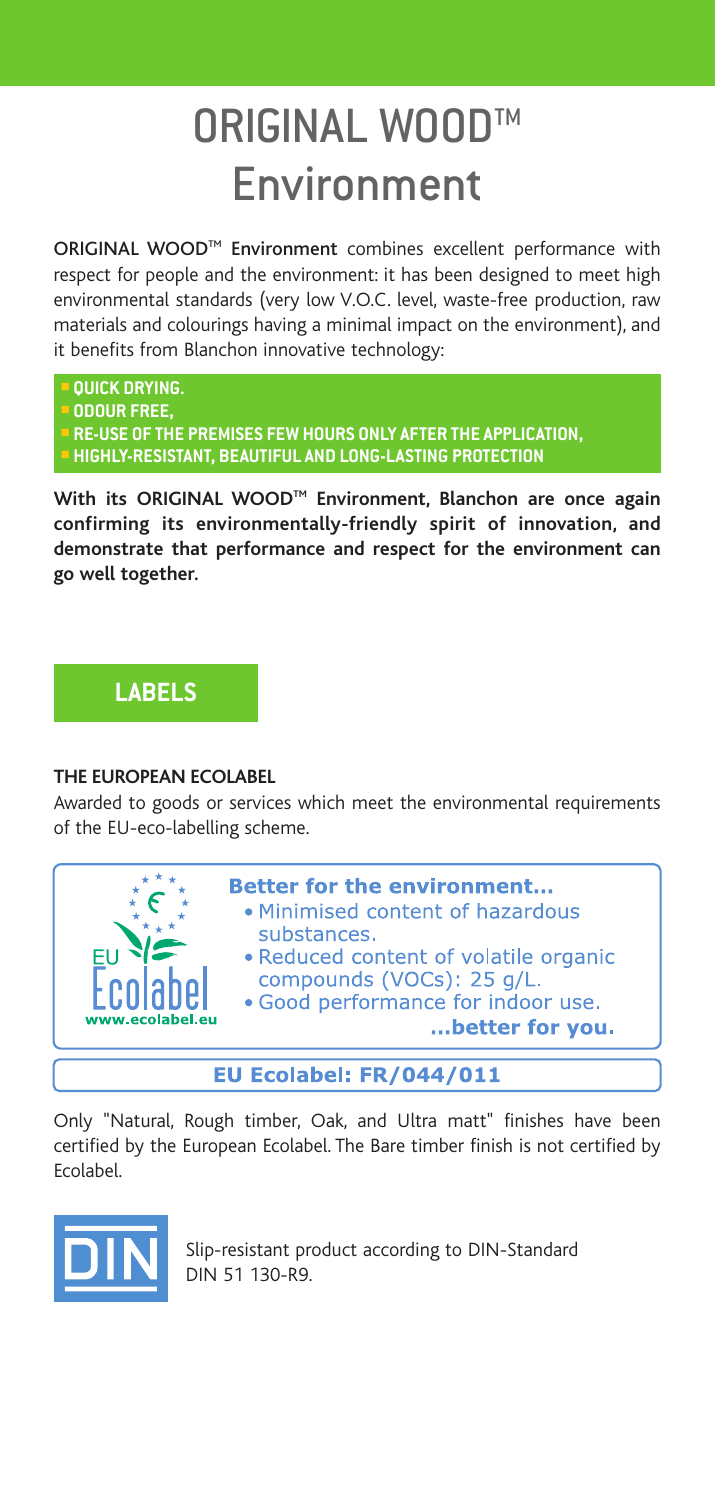

**ORIGINAL WOODTM Environment** is perfect for bringing to life the character of all types of wood. It offers effective protection and natural treatment for wood floors and stairs which makes it ideal for restoration and maintenance.





# ORIGINAL WOOD™ Environment Maintenance Oil

**ORIGINAL WOODTM Environment Maintenance Oil** is the perfect partner to all wood surfaces finished with **ORIGINAL WOODTM Environment**. It preserves, maintains and quickly restores wood and parquet floors with no buffing required.

**Coverage:** around 25 to 35 sqm per liter per coat.